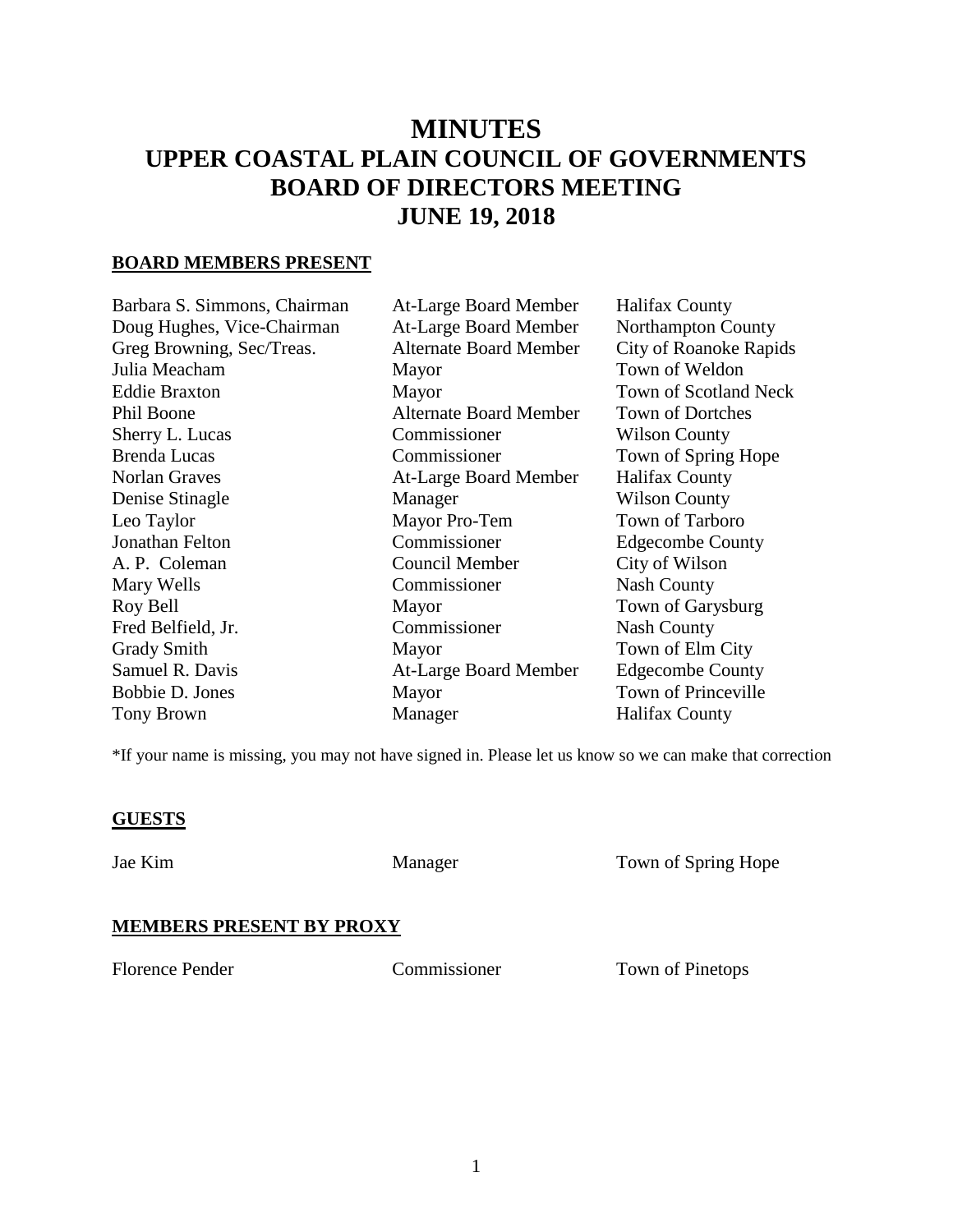## **STAFF**

| Greg T. Godard          | <b>Executive Director</b>                        |
|-------------------------|--------------------------------------------------|
| Michael Williams        | Workforce Development Program Director           |
| Mary Marlin             | Area Agency on Aging Program Director            |
| Ron Townley             | Planning & Development Services Program Director |
| Mark Hill               | <b>Finance Director</b>                          |
| <b>Jennifer Andrews</b> | Acting Clerk to the Board in Ms. Abrams' absence |

# **CALL TO ORDER**

Chairman Barbara Simmons called the June 19, 2018 meeting of the Upper Coastal Plain Council of Governments board of directors to order at 6:45 p.m. at Word Impact Center, Rocky Mount, NC.

## **SPECIAL RECONVENING OF EXECUTIVE COMMITTEE FOR PUBLIC HEARING**

With the recognition that there was no quorum present for the full board to open the Public Hearing, the Executive Committee was asked to reconvene briefly to vote to conduct the Public Hearing for the FY 2018-2019 Budget.

Chairman Simmons called for a motion of the Executive Committee members of the Upper Coastal Plain Council of Governments to open the public hearing on the Fiscal Year 2018-2019 Budget. Mr. Coleman made a motion to open the public hearing, Mr. Felton seconded, and the motion carried unanimously. The public hearing was open for remarks. Chairman Simmons called for comments from the general public regarding the Fiscal Year 2018-2019 Budget Ordinance. There being no comments, Chairman Simmons called for a motion from the Executive Committee members to close the public hearing. Mr. Belfield made a motion to close the public hearing, Mr. Leo Taylor seconded, and the motion carried unanimously.

## **PROGRAM HIGHLIGHTS**

Presenters: Francine Durso & Jennifer Haene (check on names) Representing: NC Department of Environmental Quality, Division of Water Infrastructure Topic: Statewide Infrastructure Master Plan

Ms. Durso explained how the Division of Water Infrastrcture was created in 2013 by the General Assembly, along with the State Infrastructure Authority which is made up of nine members appointed by the Governor, the House, and the Senate. The Legislature wanted to setup this separate authority for different reasons, the two primary reasons beign:1.) to make all of the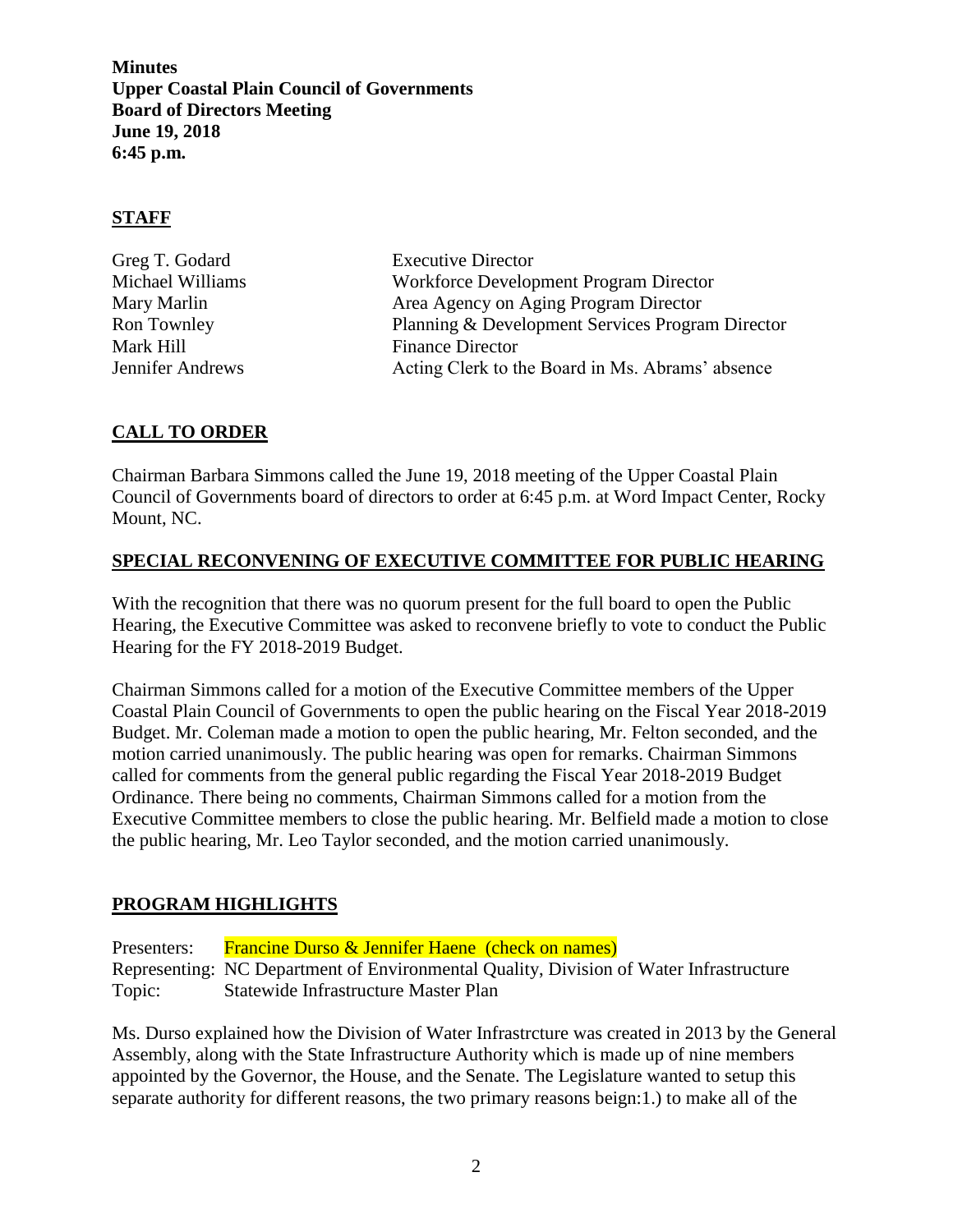funding decisions, and 2.) to look at what kind of water and sewer problems there are across the whole state so they will know best how to deal with all of the issues the towns across the state are facing with their water systems. With this information, the authority was asked to put together a statewide water and wastewater infrastructure master plan. The authority is the agency who developed the key ideas that should be included in the infrastructure master plan. They came up with a list of key characteristics that make an infrastructure system viable:

- Infrastructure (pipes, pumps, elevated storage tanks)
- Organization setup (staff members and management)
- Understanding (do the elected officials understand enough about running a water and sewer utility to understand the costs involved)
- Financial management (is the utility bringing in enough money to do what needs to be done to maintain the infrastructure)

"The Road to Viability" is the title of the Master Plan. The vision is that all utilities across the state are viable or moving towards becoming viable by taking proactive approaches towards infrastructure and finances. The authority encourages partnerships within the state utilities, i.e. sharing staff or equipment between municipal utilities. The authority takes into consideration the long-term effect of the projects they fund; will the funding make the system operable long-term or will it just provide a temporary solution to an underlying issue that will cause the system to break again down the road? Ms. Durso asked the elected officials present if they felt they had an understanding of how the water/sewer utilities in their municipalities operate and if they had ever visited their wastewater treatment plant or water treatment plant. There was a brief discussion from the floor.

Jennifer Haene discussed grant money available for infrastructure projects. `She gave some examples of why it is important to have an asset management plan and be prepared financially when things do go wrong.

#### **APPROVAL OF MINUTES**

Minutes for the full board were not approved due to a lack of quorum. They are to be approved at the August 21, 2018 board meeting.

#### **ADMINISTRATIVE REPORTS**

#### **Workforce Development, Michael Williams, Program Director**

Report given at Special Session of the UCPCOG Executive Committee Meeting.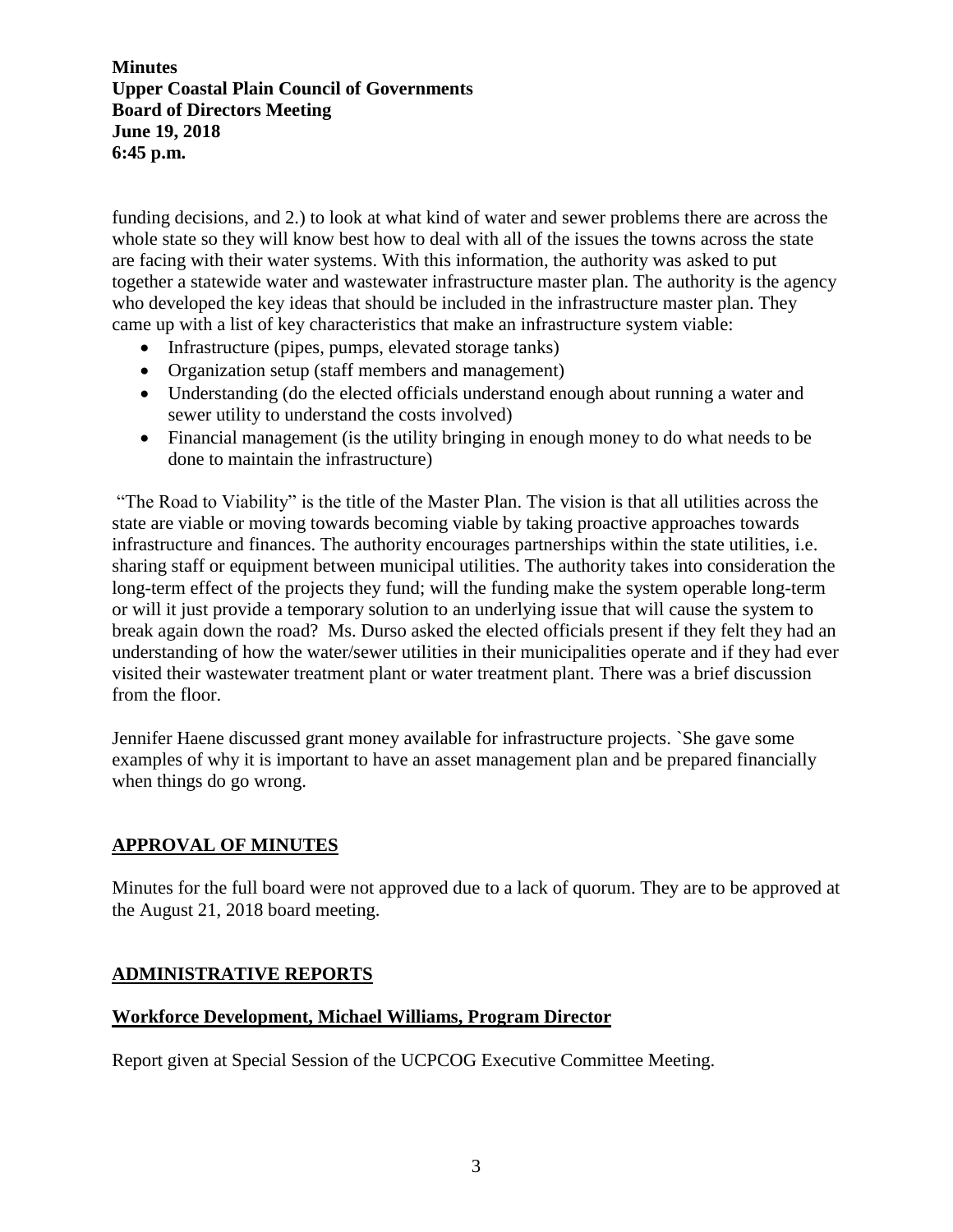Impact Report highlights for May:

- Assisted providers with training
- Worked on year end closeouts; it was a successful year
	- o Have gotten great feedback from providers
- Youth provider presented at the last Workforce Development Board meeting and showed the robot that they had created and won several competitions with; they were very excited and we are excited for their opportunities moving forward.
- Unemployment rates:
	- $\circ$  Regionally down to 5.9% from 6.4%
	- o Regionally by county as follows:
		- $\blacksquare$  Edgecombe 7.1%
		- $\blacksquare$  Halifax 6.0%
		- $\blacksquare$  Nash 5.2%
		- Northampton, 5.0%
		- $\blacksquare$  Wilson 6.2%
	- $\circ$  State 3.7%;
- There are 303 more people working than last month; however, 916 less people are working than this time last year, so it is up and down

## **Area Agency on Aging, Mary Marlin, Program Director**

Report given at Special Session of the UCPCOG Executive Committee Meeting.

Impact Report Highlights:

- 1 correction on the Impact report: Meals served from July April should be 124,927 total (the 927 got left off)
- We do expect to be able to fully expend the HCCBG funding within the counties that the funds were originally designated and we will not need to make any transfers from one county to another
- We received notification that the state budget included an additional \$1 million in HCCBG funding, which works out to be about an additional \$10,000-12,000 per county in our region
- A resolution of support has been drafted, as requested by the board at the last meeting, for background checks to be required of residents in adult care homes.
- The AAA staff were able to attend the listening session in Greenville and voice some of their concerns on topics related to aging services.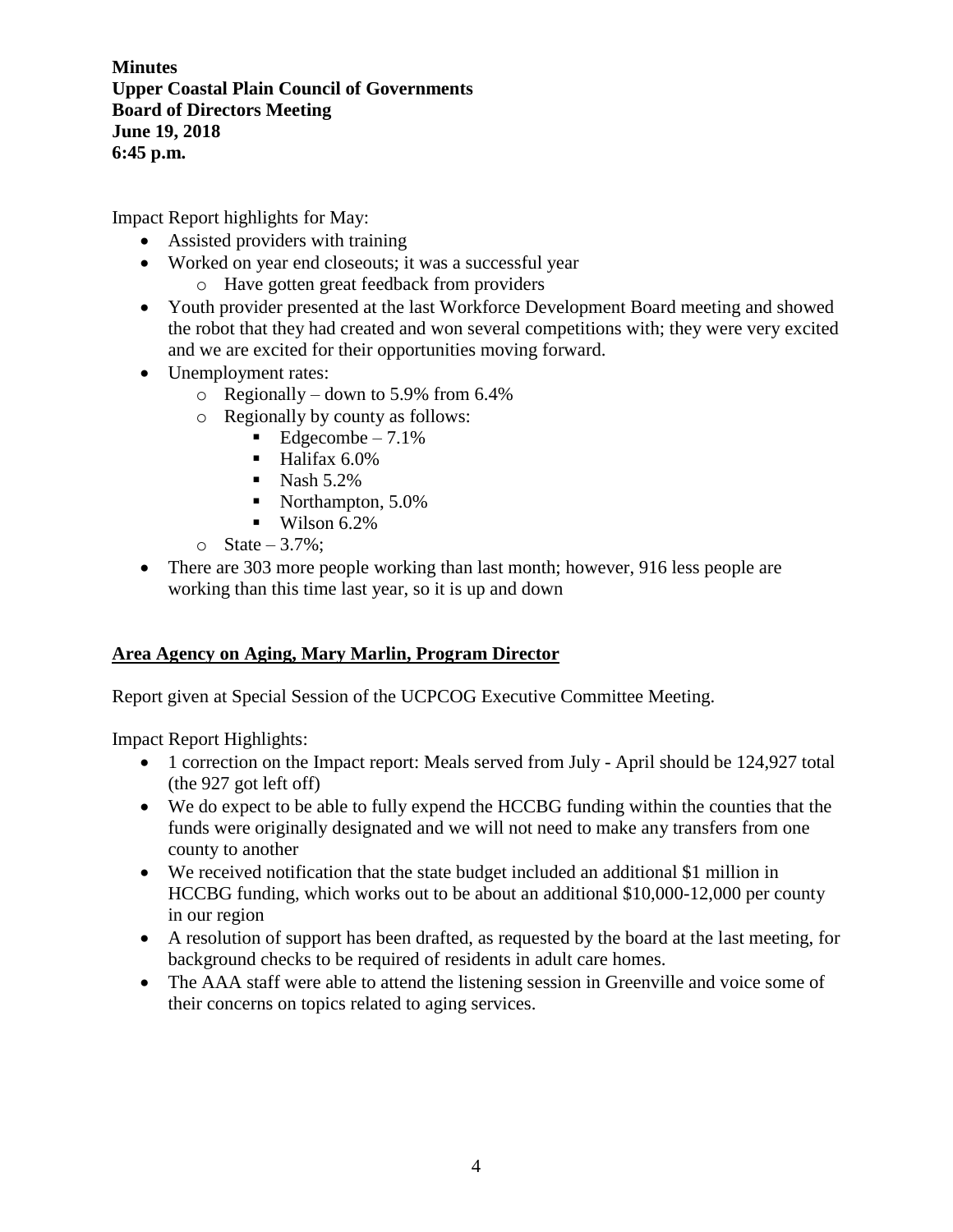#### **Planning and Development Services, Ron Townley, Program Director**

Impact Report Highlights:

• Powering Energy Efficiency and Impact Framework project was presented in Raleigh June 19, 2018 with our 8 partners and will be presenting it nationwide June 21, 2018. This is the big-data overlay project that has been mentioned at past meetings that will allow different departments to share data and evaluate programs together and make services more efficient (i.e. energy efficiency).

## **Business Resource Center, Greg Godard, Business Resource Loan Officer**

Report given at Special Session of the UCPCOG Executive Committee Meeting.

There are no loans for approval. Mr. Townley will be taking over the program.

#### **General Administration/Business Development Center, Olga Abrams, Manager**

Report given at Special Session of the UCPCOG Executive Committee Meeting.

Mr. Godard stated that Ms. Abrams had to leave early because she is caregiver for her brother and he had to have emergency surgery.

#### **Finance, Mark Hill, Finance Director**

Report given at Special Session of the UCPCOG Executive Committee Meeting.

## **EXECUTIVE DIRECTOR'S REPORT**

Mr. Godard thanked the board for their support for the past 25 years; he also thanked the program directors for their hard work.

## **CHAIRMAN'S COMMENTS**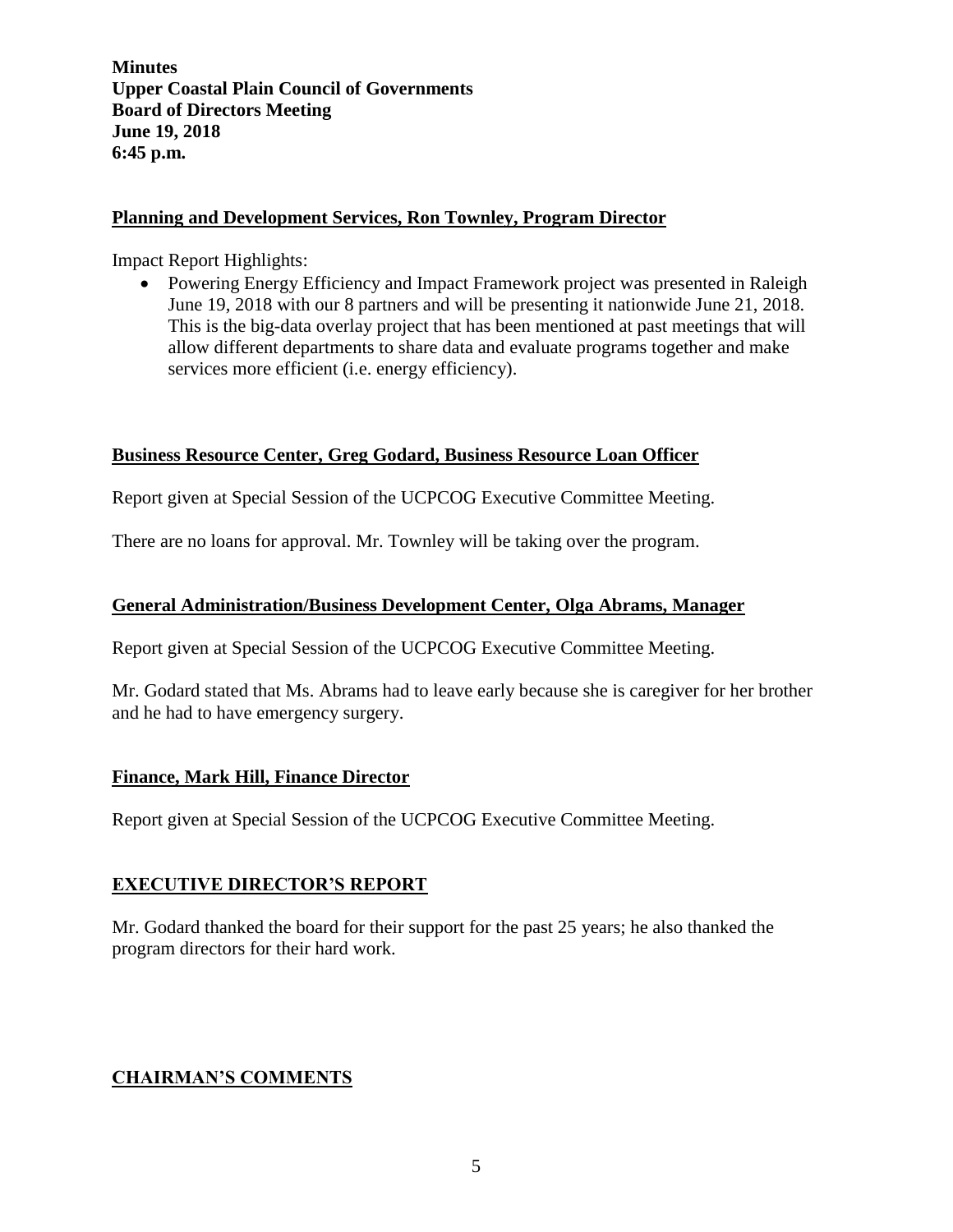The board gave Mr. Godard a round of applause for his 25 years of service and a job well done.

Ms. Simmons expressed her thanks to Mr. Godard. She stated that it has been a pleasure to work with Mr. Godard during the past 8 years she has served on the board. She presented Mr. Godard with a plaque for Outstanding Leadership on behalf of the UCPCOG Board of Directors that read: "Outstanding Leadership Award, presented to Greg T. Godard. Thank you for your unwavering service to member governments and citizens of the Upper Coastal Plain COG region, for your leadership, for always seeing the good in others, and for giving the very best of yourself for 25 years." Dated June 2018

One behalf of the UCPCOG Board of Directors, Ms. Simmons also presented Mr. Godard with a bonus check as a token of appreciation for the work he has done. Mr. Godard thanked the board and said that he will be using the bonus to construct a workshop at his home.

Chairman Simmons opened the floor to board members for comments.

# **BOARD OF DIRECTOR COMMENTS**

Mr. Coleman commended Mr. Godard for appreciating the authority of his governing board and told a story of how there were 2 directors before Mr. Godard who did not do so before Mr. Godard was hired. Mr. Coleman stated that he had been chairman of the board a couple of times and thanked Mr. Godard for his service, and for his ability to take direction from the board and show respect for their authority as the board. Mr. Coleman stated that he and Mr. Godard have a friendship outside of the board and that he appreciates everything Mr. Godard has done under the leadership of the board for the past 25 years.

Mr. Belfield stated that this is his  $20<sup>th</sup>$  year as a Nash County Commissioner and that he has enjoyed working with Mr. Godard during that time. He expressed thanks for all the work that has gone into making the region a better place for our citizens to live, even though we were classified as tier 1 counties we kept moving forward. Mr. Belfield stated that his only disappointment during his time as chairman of the board was when the UCPCOG office had to be moved from Rocky Mount to Wilson but stated that it was by no fault of Mr. Godard because he tried everything he could and just did not get the support the board had hoped for in Rocky Mount. Mr. Belfield said he had never expressed that disappointment until now because he had no criticism of the way Mr. Godard had handled the situation and the way it was carried out. Mr. Belfield expressed congratulations to Mr. Godard on his retirement and encouraged him to do some volunteer work, but also to make sure he makes time for fun to help keep him healthy and strong.

Ms. Wells stated that she and Mr. Godard came on the board about the same time, that she started as a private citizen and was elected as a County Commissioner since then. She commended Mr. Godard for his leadership and stated that she has learned a lot and has seen the